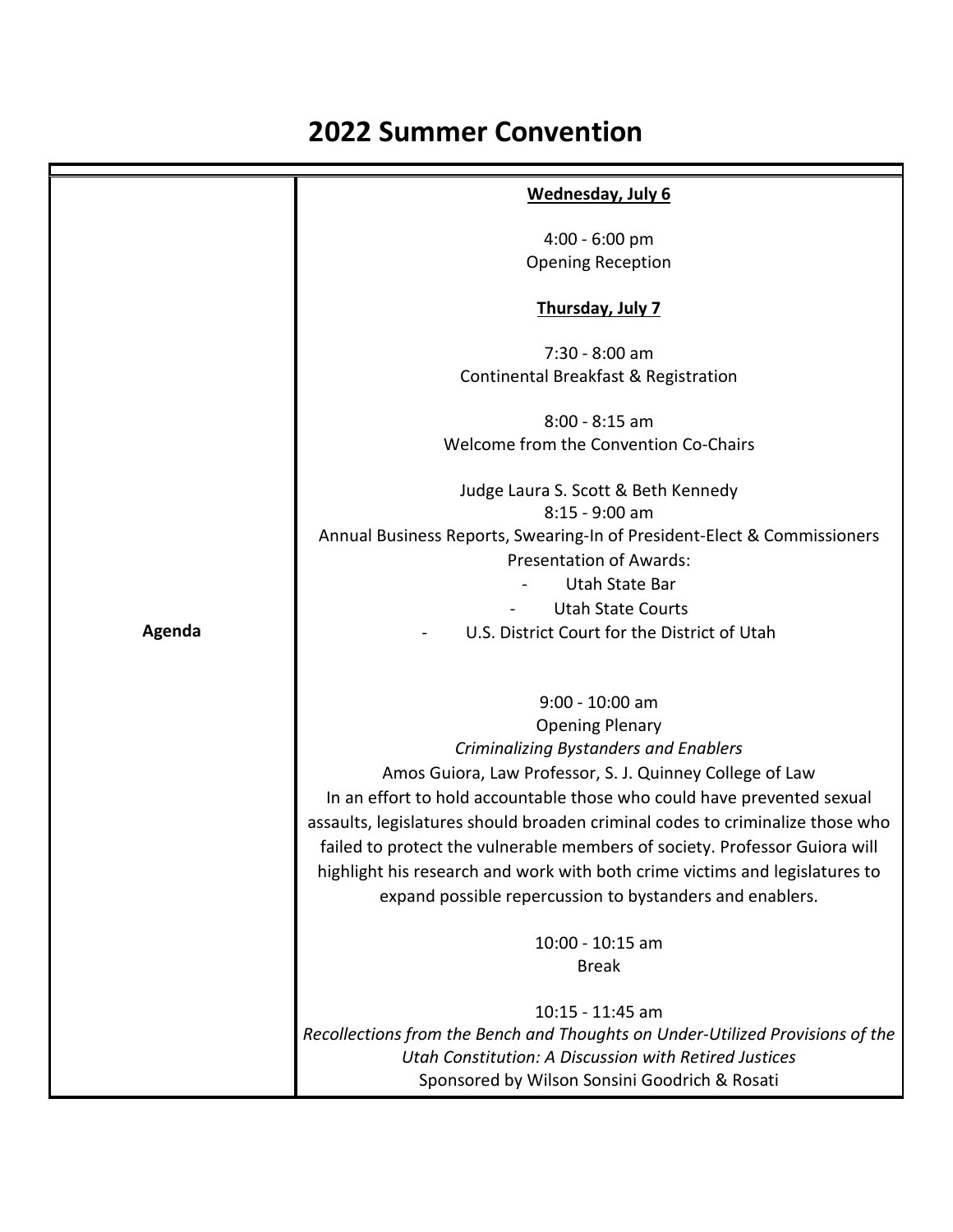Panelists will be Retired Justices Christine M. Durham, Constandinos "Deno" Himonas, and Thomas R. Lee

> 11:45 - 12:00 Break

## 12:00 - 1:30 pm

Lunch Plenary Session

*The Secret Lives of Lawyers: Pursuing Your Passion, Exploring Your Creativity, and Finding Your Joy featuring Wes Austin & Eli McCann*

Wes Austin is a patent lawyer and stand-up comedian who brings a unique and fun perspective to comedy. In 2014, Wes wrote and produced a television pilot - The IP Section - that takes a fictional look at Wes's first rocky attempt at comedy while trying to keep it a secret from his clients, co-workers, and family. Wes won Best Lead Actor in a Short Film at the 2017 Utah Film Awards for his role. In 2019, a web series based on The IP Section was released on

Facebook and YouTube and has over a million views. Eli McCann is a litigator and former shareholder of Kirton McConkie who recently accepted a position as Senior Counsel for Oracle. Since 2007, Eli has maintained [itjustgetsstranger.com,](https://url2.mailanyone.net/v1/?m=1nxE6B-0001Z6-5e&i=57e1b682&c=Rur63wRco3gwf-l9Mv9cguclBAFDxkF5ujHoQ51naYCJRPbOvioJTe5kgVpDJdyfLmRJRbZz99ayLrP7noaMJcZ5pzcFr2asdo1_Rz7gbw7VRYqwH1wjM91w8rJFPAGRgUwp9i_xFOKio71gdmNilj9yBBp5vMeK1pjrAi2pF62D-1dpwuXcw5TuO3kVXp3KCRNyXffh5zpOfoGQh1aYcw) where he publishes primarily humor essays. His stories and other content have been featured on the BBC, Huffington Post, Buzzfeed, Yahoo! News, and The Daily Mail. Eli currently hosts a storytelling podcast called *Strangerville* and produces a live storytelling show called *Strangerville Live* in Salt Lake City.

> 1:30 - 1:45 pm Break

1:45 - 2:45 pm *The Economics of Perspectives* Please join a panel of attorneys from small to large law firms, in-house and government agencies for a conversation the economics of perspectives in the Utah legal community. Panelists will discuss practical tips to advance client interests with wider perspective. Ben Gross, Chief People Officer & GC at Backcountry.com Amber Stargell & Nathaniel J. Sanders, Deputy District Attorneys, Salt Lake County District Attorney's Office Abby Dizon-Maughan, Parsons Behle & Latimer Heather L. Thuet, Key Legal Group, LLC Moderated by Engels J. Tejeda, Holland & Hart

3:30 - 5:00 pm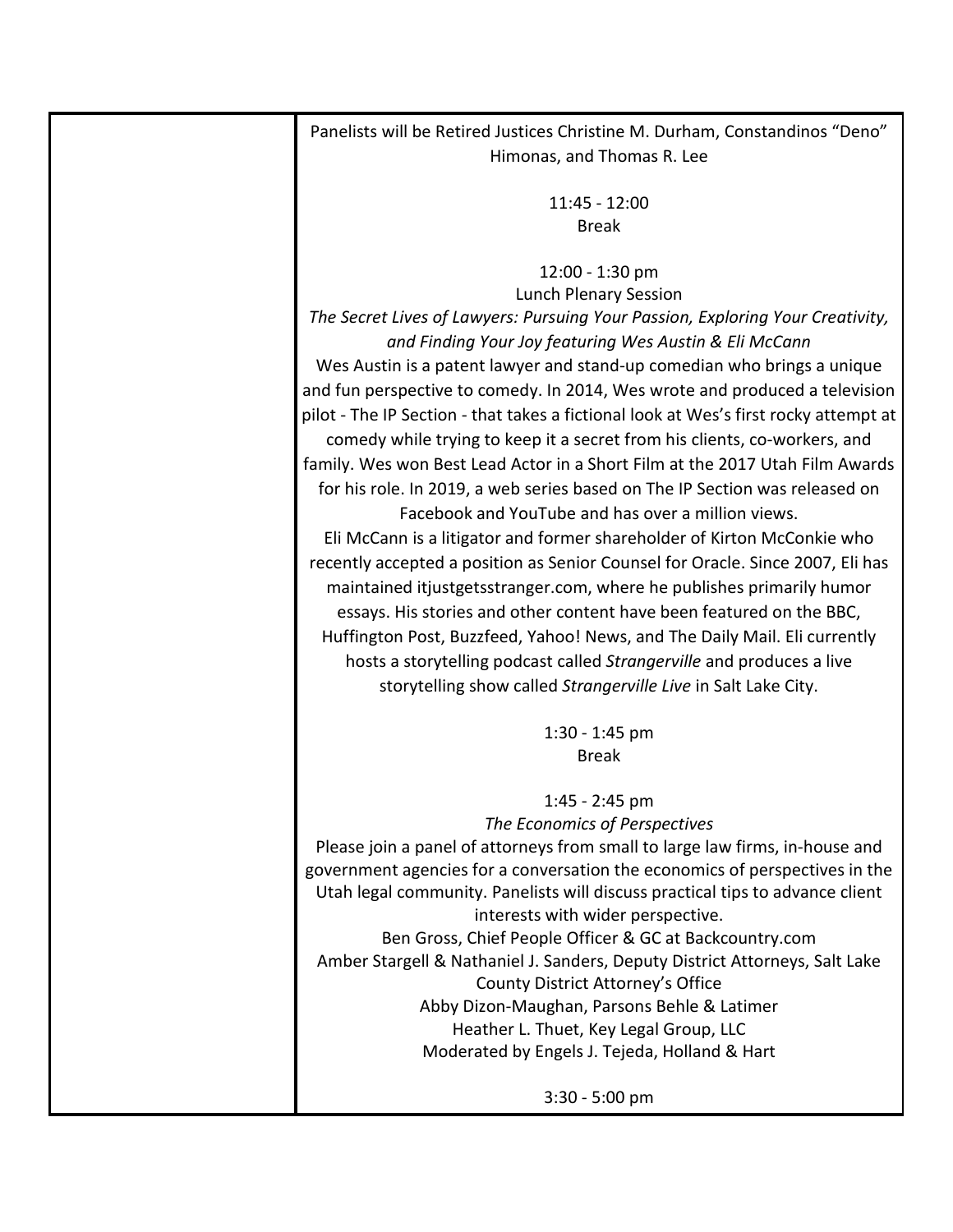| Law School Receptions                                                           |
|---------------------------------------------------------------------------------|
| Friday, July 8                                                                  |
| 7:30 - 8:00 am                                                                  |
| Continental Breakfast & Registration                                            |
| $8:00 - 8:15$ am                                                                |
| Welcome from the Convention Co-Chairs                                           |
| Judge Laura S. Scott & Beth Kennedy                                             |
|                                                                                 |
| $8:15 - 9:00$ am                                                                |
| Second Set of Annual Reports and Presentation of Awards                         |
| <b>Utah Bar Foundation</b>                                                      |
| S.J. Quinney College of Law                                                     |
| J. Reuben Clark School of Law                                                   |
| <b>MCLE Board</b>                                                               |
| <b>Presentation of Annual Awards</b>                                            |
| Distinguished Lawyer<br>$\circ$                                                 |
|                                                                                 |
| <b>Distinguished Section</b><br>$\circ$                                         |
| Distinguished Committee<br>$\circ$                                              |
| Judge of the Year<br>$\circ$                                                    |
| Distinguished Service (2 awards)<br>$\circ$                                     |
| Lifetime Achievement Award<br>$\circ$                                           |
|                                                                                 |
| 9:00 - 10:00 am                                                                 |
| <b>Opening Plenary</b>                                                          |
| Amos Guiora, Law Professor, S. J. Quinney College of Law                        |
| Institutional Complicity + Enabling Culture = Sexual Assaults                   |
| After years of interviewing, working with, and writing with sexual assault      |
|                                                                                 |
| victims, Professor Guiora shares his experience and expertise of institutional  |
| complicity that has allowed for assaults to occur and to affect a greater       |
| number of victims. Professor Guiora will demonstrate in this address that the   |
| epidemic of sexual assaults is facilitated by the powerful confluence of        |
| institutional complicity and enabling culture which protect the institution and |
| perpetuator.                                                                    |
| 10:00 - 10:15 am                                                                |
| <b>Break</b>                                                                    |
|                                                                                 |
| $10:15 - 11:15$ am                                                              |
| Difficult Conversations with Each Other -                                       |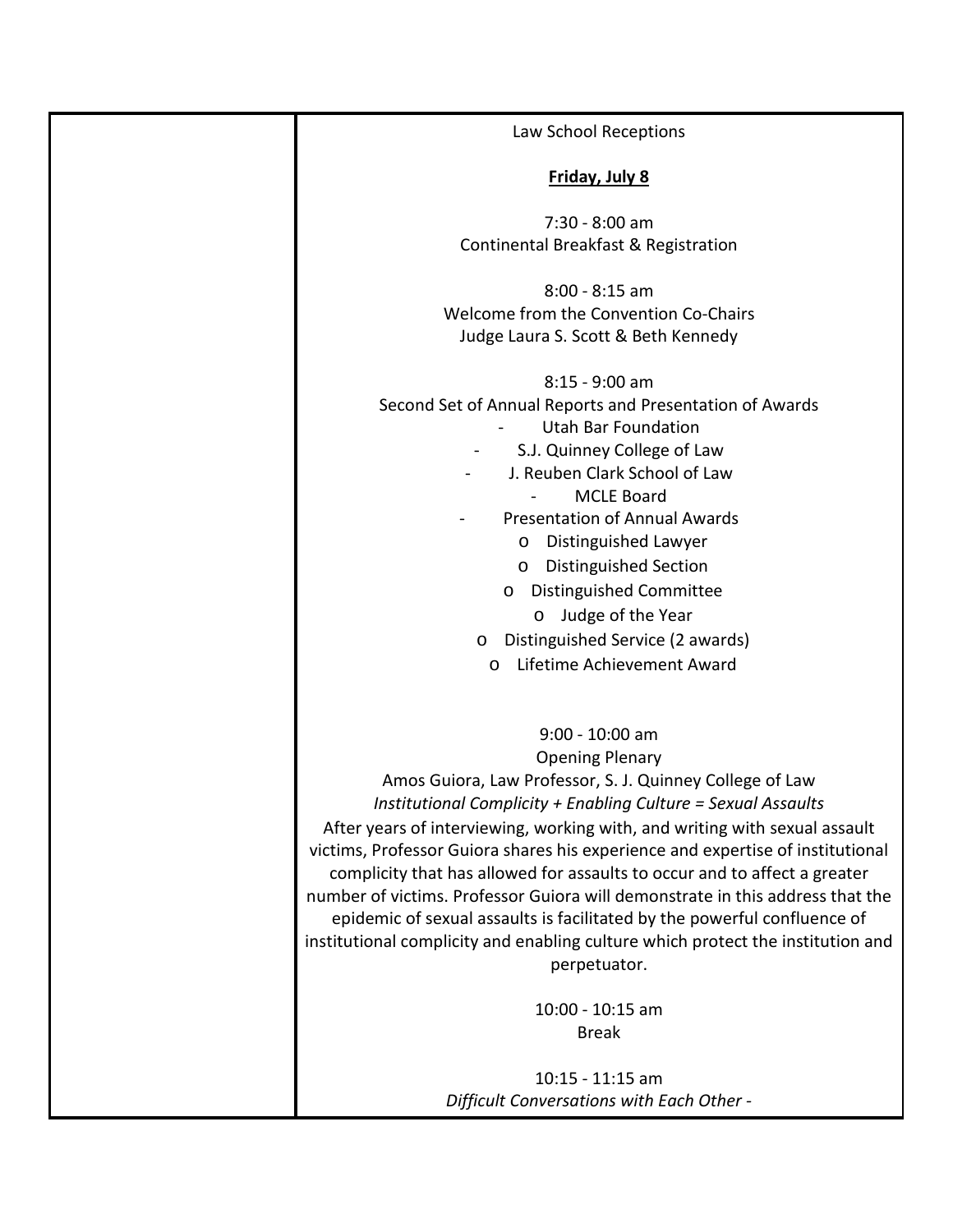*Navigating the Mandatory Reporting Requirement Under the Rules of Professional Conduct*

To maintain the legal profession's system of self-governance, it is imperative that lawyers and judges comply with their duty to report professional misconduct. Panelists will explore the contours of this duty, as well as the consequences of failing to comply with this duty. They will also provide information regarding warning signs, firm policies and procedures that can be implemented to guard against misconduct, and available resources to assist lawyers who may be struggling.

Arthur B. Berger, Managing Director, Ray Quinney & Nebeker Scotti Hill, Ethics Counsel/Director of Professional Development, Utah State Bar

> Michael F. Skolnick, Kipp & Christian, P.C. Billy Walker, Senior Counsel, Office of Professional Conduct Session Moderated by Judge Laura S. Scott

> > 11:15 - 11:30 Break

11:30 - 1:00 pm Lunch Plenary Session

*Whether you Like it or Not: How TikTok, Instagram, Tinder, Facebook/Meta & Social Media Impacts the Legal Profession*

The CLE will focus on the Heard-Depp trial, the Real Housewives of Salt Lake City cases and other personal criminal cases to highlight issues with the Rules of Professional Conduct and ethics. The panelists will discuss the applicability of Rule 3.6 (Trial Publicity) and discuss the implications of clients who tweet, Facebook post, Instagram and comment about on-going litigation or jump into controversies that attorneys can't control. The panelists will also discuss how these issues implicate the Utah Rules of Professionalism. Skye Lazaro, Ray Quiney & Nebeker

Clayton Simms, Clayton Simms LLC

1:00 - 1:15 pm Break

1:15 - 2:45 pm *A Conversation with the Bench* Distinguished panel includes: Justice Diana Hagen Associate Presiding Judge Jill Pohlman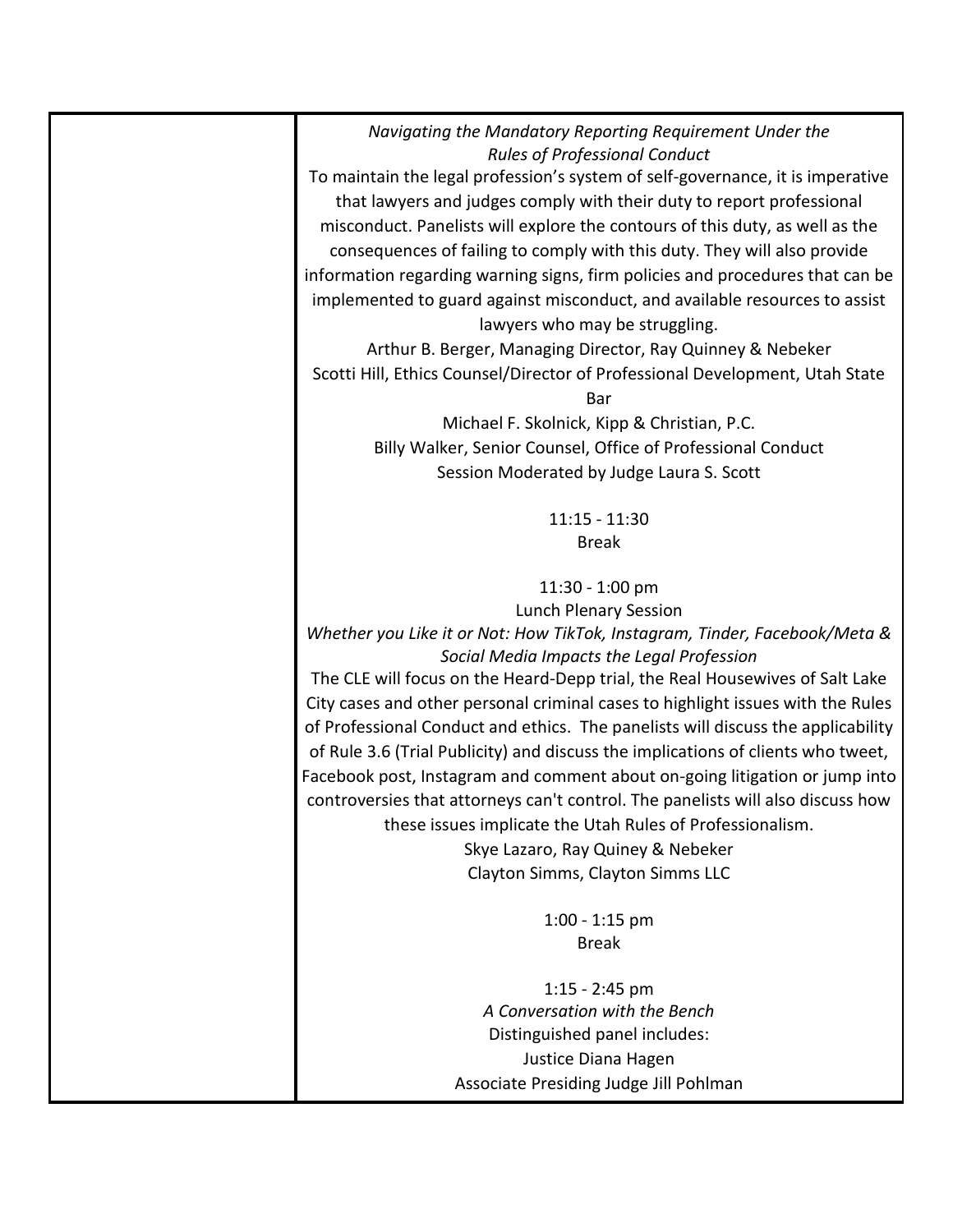|              | Presiding Judge Mark Kouris                                             |
|--------------|-------------------------------------------------------------------------|
|              | Judge Kristine Johnson                                                  |
|              | Magistrate Judge Cecelia Romero                                         |
|              | Magistrate Judge Jared Bennett                                          |
|              | Moderator: Presiding Judge Michele Christiansen-Forster                 |
|              |                                                                         |
|              | 2:45 - 4:30 pm                                                          |
|              | Judges' and Lawyers' Mixer                                              |
|              |                                                                         |
|              |                                                                         |
|              | Saturday, July 9                                                        |
|              |                                                                         |
|              | $9:00 - 11:00$ am                                                       |
|              | Kids' Court with Kids and Judges                                        |
|              | <b>Continental Breakfast</b>                                            |
|              |                                                                         |
|              | <b>Register Here</b>                                                    |
|              | Attorney Registration before June 24th                                  |
|              | \$500.00                                                                |
|              | Attorney Registration after June 24th                                   |
|              | \$550.00                                                                |
|              |                                                                         |
|              | Paralegal Division Member Registration before June 24th                 |
|              | \$200.00                                                                |
|              | Paralegal Division Member Registration after June 24 <sup>th</sup>      |
| Registration | \$225.00                                                                |
|              |                                                                         |
|              | Other Paralegal Registration before June 24th                           |
|              | \$225.00                                                                |
|              | Other Paralegal Registration after June 24th                            |
|              | \$250.00                                                                |
|              | Young Lawyers Division Member Registration before June 24 <sup>th</sup> |
|              | \$375.00                                                                |
|              | Young Lawyers Division Member Registration after June 24th              |
|              | \$400.00                                                                |
|              |                                                                         |
|              | <b>Golf Tournament Participation</b>                                    |
|              | \$100.00                                                                |
|              | Guest, Spouse/Partner Attending CLE Events                              |
|              | \$100.00                                                                |